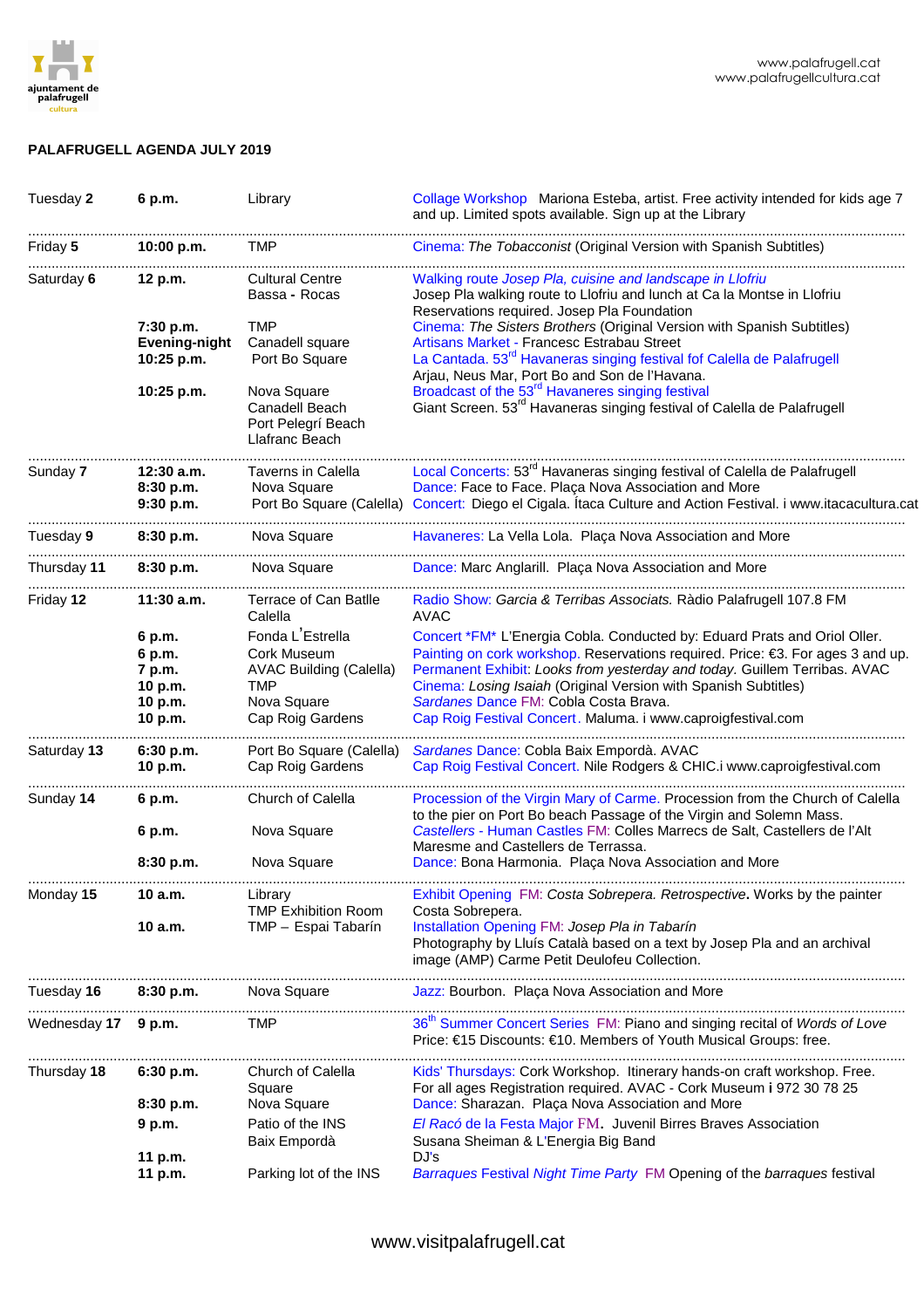|             |                        | DAIX EIIIpulua                          | Musical performance in each <i>barraca</i> .                                                                                                                                                                     |
|-------------|------------------------|-----------------------------------------|------------------------------------------------------------------------------------------------------------------------------------------------------------------------------------------------------------------|
| Friday 19   | 10 am- $1$ pm          | Josep Pla Foundation                    | <b>Open Doors FM</b>                                                                                                                                                                                             |
|             | 5 pm- 0:30 pm          |                                         | <b>Free Entry</b>                                                                                                                                                                                                |
|             | 10 am-2 pm             | Cork museum                             | <b>Open Doors FM</b>                                                                                                                                                                                             |
|             | 5 pm-10:30 pm          |                                         | <b>Free Entry</b>                                                                                                                                                                                                |
|             |                        |                                         |                                                                                                                                                                                                                  |
|             | 10 am-1:30 pm          | St. Sebastià Watchtower                 | <b>Open Doors FM</b>                                                                                                                                                                                             |
|             | 5 pm-8:30 pm           |                                         | Free entry                                                                                                                                                                                                       |
|             | 11 am-1:30 pm          | Modernist Water Tank                    | <b>Open Doors FM</b>                                                                                                                                                                                             |
|             | 5 pm-10:30 pm          |                                         | <b>Free Entry</b>                                                                                                                                                                                                |
|             |                        | 11 am-1:30 pm Can Mario Museum          | <b>Open Doors FM</b>                                                                                                                                                                                             |
|             | 5:30 pm-10:30 pm       |                                         | <b>Free Entry</b>                                                                                                                                                                                                |
|             |                        | Patio of the INS                        | El Racó de la Festa Major FM. Juvenil Birres Braves Association                                                                                                                                                  |
|             | 4:30 p.m.              | Baix Empordà                            | Foam Party                                                                                                                                                                                                       |
|             | 6:30 p.m.              |                                         | Fresca Major - Water parade, circular route and bar service. With                                                                                                                                                |
|             |                        |                                         | Kharloss Selektah. CMd'EJ - Municipal Board of Youth Entities.                                                                                                                                                   |
|             | 9 p.m.                 |                                         | Concert - J. Struggles                                                                                                                                                                                           |
|             |                        |                                         |                                                                                                                                                                                                                  |
|             | 10:30 p.m.             |                                         | Concert - The Bazaga's                                                                                                                                                                                           |
|             | 9 p.m.                 | Nova Square                             | Concert FM: Monica Green Sextet. 25 <sup>th</sup> Costa Brava Jazz Festival.                                                                                                                                     |
|             | 10 p.m.                | Cap Roig Gardens                        | Cap Roig Festival Concert. Sting. i www.caproigfestival.com                                                                                                                                                      |
|             | 11 p.m.                | Parking lot of the INS                  | <b>Barraques Festival Night Time Party FM</b>                                                                                                                                                                    |
|             |                        | Baix Empordà                            | Despit and Doctor Prats. Check out the Youth Club Healthy Living Centre                                                                                                                                          |
|             |                        |                                         |                                                                                                                                                                                                                  |
| Saturday 20 | 10 am $-$ 1 pm         | Josep Pla Foundation                    | <b>Open Doors FM</b>                                                                                                                                                                                             |
|             | 5 pm- 0:30 pm          |                                         | Free Entry                                                                                                                                                                                                       |
|             | 10 am-2 pm             | Cork museum                             | <b>Open Doors FM</b>                                                                                                                                                                                             |
|             | 5 pm-10:30 pm          |                                         | <b>Free Entry</b>                                                                                                                                                                                                |
|             | 10 am-1:30 pm          | St. Sebastià Watchtower                 | <b>Open Doors FM</b>                                                                                                                                                                                             |
|             | 5 pm-8:30 pm           |                                         | Free entry                                                                                                                                                                                                       |
|             | 11 am-1:30 pm          | Modernist Water Tank                    | <b>Open Doors FM</b>                                                                                                                                                                                             |
|             | 5 pm-10:30 pm          |                                         | <b>Free Entry</b>                                                                                                                                                                                                |
|             |                        | 11 am-1:30 pm Can Mario Museum          | <b>Open Doors FM</b>                                                                                                                                                                                             |
|             | 5:30 pm-10:30 pm       |                                         | <b>Free Entry</b>                                                                                                                                                                                                |
|             |                        |                                         |                                                                                                                                                                                                                  |
|             | 12 p.m.                | Saint Martin's Church                   | Solemn service in honour of Saint Margarida FM. Cobla Costa Brava.                                                                                                                                               |
|             | 1 p.m.                 | Església Square                         | Two sardanes FM. The Mayor's Sardana and the Rector's Sardana                                                                                                                                                    |
|             | 12 p.m.                | Patio of the INS                        | El Racó de la Festa Major FM. Juvenil Birres Braves Association                                                                                                                                                  |
|             |                        |                                         |                                                                                                                                                                                                                  |
|             |                        | Baix Empordà                            |                                                                                                                                                                                                                  |
|             |                        |                                         | Electronic Vermouth & Pool Party - BDP DJ's                                                                                                                                                                      |
|             | 9:30 p.m.              |                                         | Concert - Keko Domènech                                                                                                                                                                                          |
|             | 11 p.m.                |                                         | 70s & 80s Party                                                                                                                                                                                                  |
|             | 6 p.m.                 | <b>TMP</b>                              | Festa Major Concert FM. Maravella Orchestra. Price: €2. Maximum 4                                                                                                                                                |
|             |                        |                                         | tickets per person. For the benefit of the CDA of Palafrugell.                                                                                                                                                   |
|             | 6 p.m.                 | <b>Baldomer Gili Avenue</b>             | Cork Peel Demonstration and Craft Workshop. Reservations required.                                                                                                                                               |
|             |                        | Calella                                 | AVAC · Cork Museum i 972 30 78 25                                                                                                                                                                                |
|             |                        |                                         |                                                                                                                                                                                                                  |
|             | 6:30 p.m.              | Port Bo Square (Calella)                | Sardanes Dance: Cobla Baix Empordà. AVAC.                                                                                                                                                                        |
|             | 7 p.m.                 | Can Mario Square                        | Family Clown Show FM. amb P de Pallasso. Cia. Sabanni. La Xarxa.                                                                                                                                                 |
|             | 8 p.m.                 | Can Mario Square and                    | Parade with xaranga music FM                                                                                                                                                                                     |
|             |                        | streets in the city centre              | Mendi Zarra d'Arróniz (Navarre). Arrival at the Racó de la Festa Major.                                                                                                                                          |
|             | 8 p.m.                 | Nova Square                             | Festa Major Sardanes Dance FM: Cobla Costa Brava.                                                                                                                                                                |
|             | 10 p.m.                | Cap Roig Gardens                        | Cap Roig Festival Concert. Diana Krall. i www.caproigfestival.com                                                                                                                                                |
|             | 11 p.m.                | Nova Square                             | Festa Major Dance FM: Maravella Orchestra.                                                                                                                                                                       |
|             | 11 p.m.                | Parking lot of the INS                  | <b>Barraques Festival Night Time Party FM</b>                                                                                                                                                                    |
|             |                        | Baix Empordà                            |                                                                                                                                                                                                                  |
|             |                        |                                         |                                                                                                                                                                                                                  |
| Sunday 21   | 10 $am-2$ pm           | Cork museum and                         | <b>Open Doors FM</b>                                                                                                                                                                                             |
|             |                        | Modernist Water Tank                    | <b>Free Entry</b>                                                                                                                                                                                                |
|             | 10 $am-1$ pm           | Josep Pla Foundation                    | <b>Open Doors FM</b>                                                                                                                                                                                             |
|             |                        |                                         |                                                                                                                                                                                                                  |
|             |                        |                                         | Free entry                                                                                                                                                                                                       |
|             | 10 am-1:30 $pm$        | St. Sebastià's Watchtower Open Doors FM |                                                                                                                                                                                                                  |
|             | 5 pm-8:30 pm           |                                         | Free entry                                                                                                                                                                                                       |
|             |                        | 11 am-1:30 pm Can Mario Museum          | <b>Open Doors FM</b>                                                                                                                                                                                             |
|             | 5:30 p.m. - 10:30 p.m. |                                         | Free Entry                                                                                                                                                                                                       |
|             | 11:30 p.m.             | Cork Museum                             | Guided Visit Cork, a world in itself FM                                                                                                                                                                          |
|             | 12:30 p.m              | i 972 30 78 25                          | Quick guided visit of the museum. For all ages. Reservation required                                                                                                                                             |
|             |                        |                                         | Free during the Festa Major                                                                                                                                                                                      |
|             |                        | 5 p.m. - 10 p.m. Patio of the INS       | Festucs, Xavi Sarrià, Noe GY. Check out the Youth Club Healthy Living Centre.<br>El Racó de la Festa Major FM. Juvenil Birres Braves Association<br>Baix Empordà 3 <sup>rd</sup> Craft Beer Fair of L'Empordanet |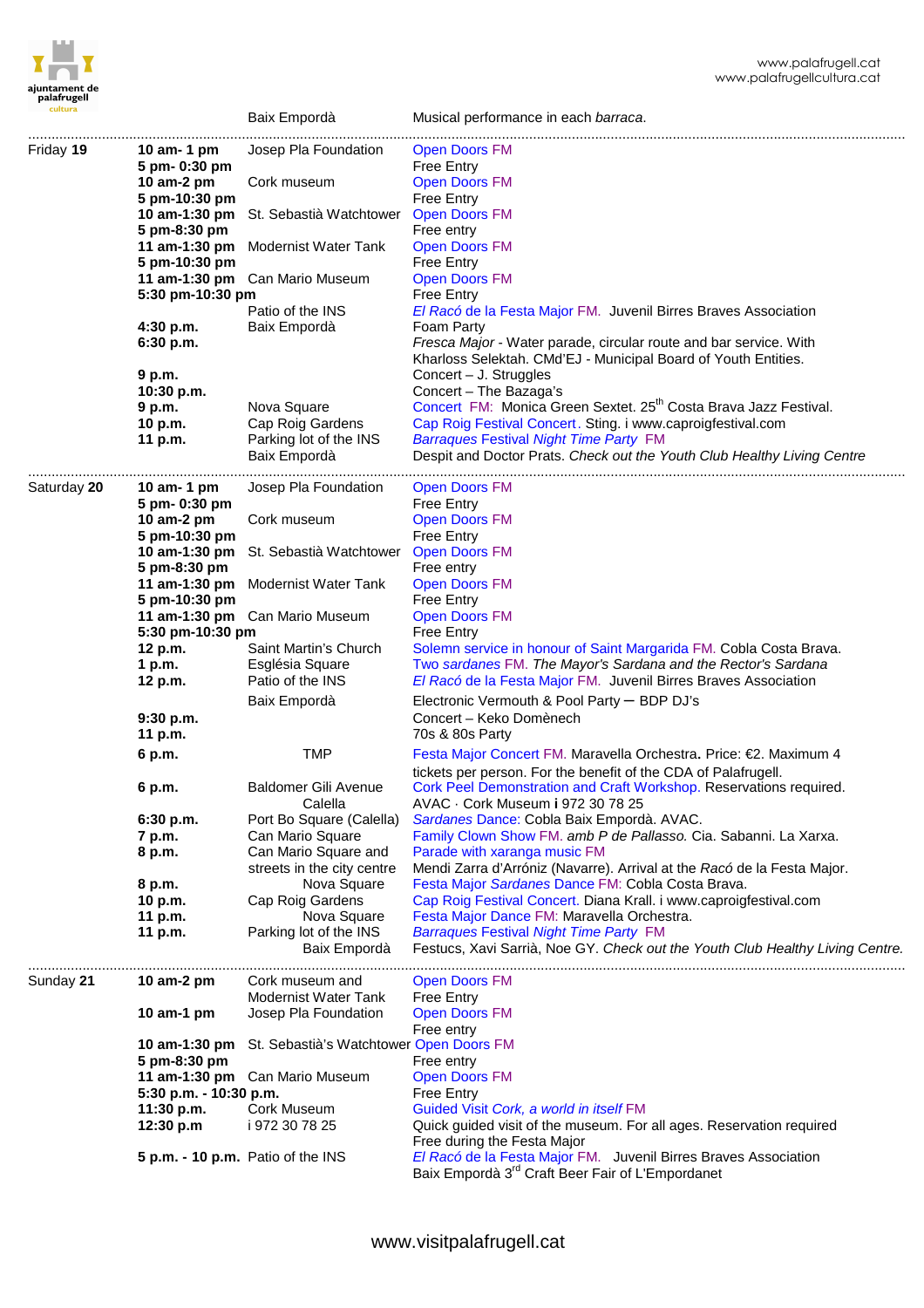

| cultura              | 6:30 p.m.<br>9:30 p.m.<br>11 p.m.<br><b>TMP</b><br>6 p.m. |                                                                                                        | Concert - Under Rabbit<br>Concert - Anna Sáez<br>Closing Ceremony of the Festa Major 2019<br>Festa Major Concert FM. Costa Brava Orchestra Price: €2. Maximum 4<br>tickets per person. For the benefit of the CDA of Palafrugell.                                                                                                                                 |
|----------------------|-----------------------------------------------------------|--------------------------------------------------------------------------------------------------------|-------------------------------------------------------------------------------------------------------------------------------------------------------------------------------------------------------------------------------------------------------------------------------------------------------------------------------------------------------------------|
|                      | 8 p.m.<br>10 p.m.<br>10 p.m.<br>11 p.m.<br>11 p.m.        | Nova Square<br><b>TMP</b><br>Cap Roig Gardens<br>Nova Square<br>Parking lot of the INS<br>Baix Empordà | Festa Major Sardanes Dance FM: Cobla Vents de Riella.<br>Cinema: The Days to Come (in Catalan)<br>Cap Roig Festival Concert. Sílvia Pérez Cruz & Marco Mezquida.<br>Festa Major Dance FM: Costa Brava Orchestra<br><b>Barraques Festival Night Time Party FM</b><br>Pelukass, Animal Show and Foam Party. Check out the Youth Club Health<br><b>Living Centre</b> |
| Tuesday 23           | 8:30 p.m.                                                 | Nova Square                                                                                            | Flamenco: Ballet Lola Rueda. Plaça Nova Association and More                                                                                                                                                                                                                                                                                                      |
| Wednesday 24 10 p.m. |                                                           | St. Peter's Church<br>Calella                                                                          | 36 <sup>th</sup> Annual Summer Concert Series: Trio Barroc del Cafè & Susanna Puig<br>Price: €15. Discounts: €10. Members of Youth Musical Groups: free.                                                                                                                                                                                                          |
| Thursday 25          | 8:30 p.m.                                                 | Nova Square                                                                                            | Dance: Genion's. Plaça Nova Association and More                                                                                                                                                                                                                                                                                                                  |
| Friday 26            | 6:30 p.m.                                                 | St. Peter's Church<br>Calella                                                                          | Concert Instrumental Ensemble. Musicàli Festival: Students from the<br>Music School Summer Course - CAEAP L'Energia. AVAC.                                                                                                                                                                                                                                        |
|                      | 7 p.m.<br>7:30 p.m.<br>10 p.m.<br>10 p.m.                 | <b>Tamariu Tourist Office</b><br>i 972 30 55 77<br><b>TMP</b><br>Nova Square<br>Cap Roig Gardens       | Walking route Josep Pla, cuisine and landscape to Tamariu<br>Reservation required. Josep Pla Foundation<br>Cinema: Citizen Kane (Original Version with Spanish Subtitles)<br>Sardanes Dance La Principal de L'Escala.<br>Cap Roig Festival Concert. Ben Harper & The Innocent Criminals.                                                                          |
| Saturday 27          | 7:30 p.m.<br>6:30 p.m.<br>10 p.m.                         | .<br>TMP<br>Port Bo Square Calella<br>Cap Roig Gardens                                                 | Cinema: A Private War (Original Version with Spanish Subtitles)<br>Sardanes Dance: Cobla Baix Empordà. AVAC.<br>Cap Roig Festival Concert. Liam Gallagher                                                                                                                                                                                                         |
| Sunday 28            | 10:00 p.m.<br>8:30 p.m.<br>10 p.m.                        | <b>TMP</b><br>Nova Square<br>Cap Roig Gardens                                                          | Cinema: Citizen Kane (Original Version with Spanish Subtitles)<br>Dance: Costa Brava Duet. Plaça Nova Association and More<br>Cap Roig Festival Concert. Pastora Soler. i www.caproigfestival.com                                                                                                                                                                 |
| Tuesday 30           | 7 p.m.<br>8:30 p.m.                                       | Pont de la riera<br>Nova Square                                                                        | Sardanes Dance: La Flama de Farners. AAVV Cypsele de Llafranc<br>Tavern Songs: Els Montgrons. Plaça Nova Association and More                                                                                                                                                                                                                                     |
| Wednesday 31         | 10 p.m.<br>10 p.m.                                        | St. Peter's Church<br>Calella<br>Passeig de Tamariu                                                    | 36 <sup>th</sup> Annual Summer Concert Series: Quartet Altimira<br>Price: €15. Discounts: €10. Members of Youth Musical Groups: free.<br>Ticket sales: TMP ticket office and Tourist Offices. JJMM of Palafrugell.<br>Havaneres: Peix Fregit. AVAT.                                                                                                               |
|                      | 10 p.m.                                                   | Cap Roig Gardens                                                                                       | Cap Roig Festival Concert. Luis Fonsi. i www.caproigfestival.com                                                                                                                                                                                                                                                                                                  |

**The activities marked with the FM icon are part of the Festa Major of Palafrugell 2019** 

## **6 July: 53rd Havaneras singing festival of Calella de Palafrugell**

972 30 02 28 - www.havanerescalella.cat

Free bus service: From 5:30 p.m. to 10:30 p.m. and from 11:30 p.m. to 1:30 a.m. Itinerary: Fairgrounds (Palafrugell) – Joan Pericot Avenue (Calella). Palafrugell ←=→Calella Taxi Service. Special prices. Adapted vehicles for individuals with reduced mobility. Price: €20. Tel. 972 30 00 23 / 972 61 22 22 (request service by special order). Vehicles with 4 to 8 seats. Price: €15 and €20. Tel. 972 30 07 61. No reservations possible. Call 20 minutes before you need the service.

..................................................................................................................................................................................................................................

.................................................................................................................................................................................................................................. Julivia bus: Tourist Bus - i 972 30 02 28: From 12 July to 22 September. See the prices and discount conditions on www.visitpalafrugell.cat

.................................................................................................................................................................................................................................. **Exhibits:** 

| From 15 July<br>to 31 August | Espai Tabarín<br>TMP       | Josep Pla in Tabarín<br>Installation. Photography by Lluís Català. Text by Josep Pla. Archival image, |
|------------------------------|----------------------------|-------------------------------------------------------------------------------------------------------|
| From 15 July                 | <b>TMP Exhibition Room</b> | Carme Petit Deulofeu collection (AMP)<br>Costa Sobrepera. Retrospective                               |
| to 29 September              | Library                    | Works by the painter Costa Sobrepera                                                                  |
| Until 10 July                | Librarv                    | Lexicollages: Mariona Esteba. Arteca.                                                                 |
| Until 28 July                | Cork Museum                | Suber. Photographs by Manutrillo: The cork peeling process in four Mediterranean<br>countries         |